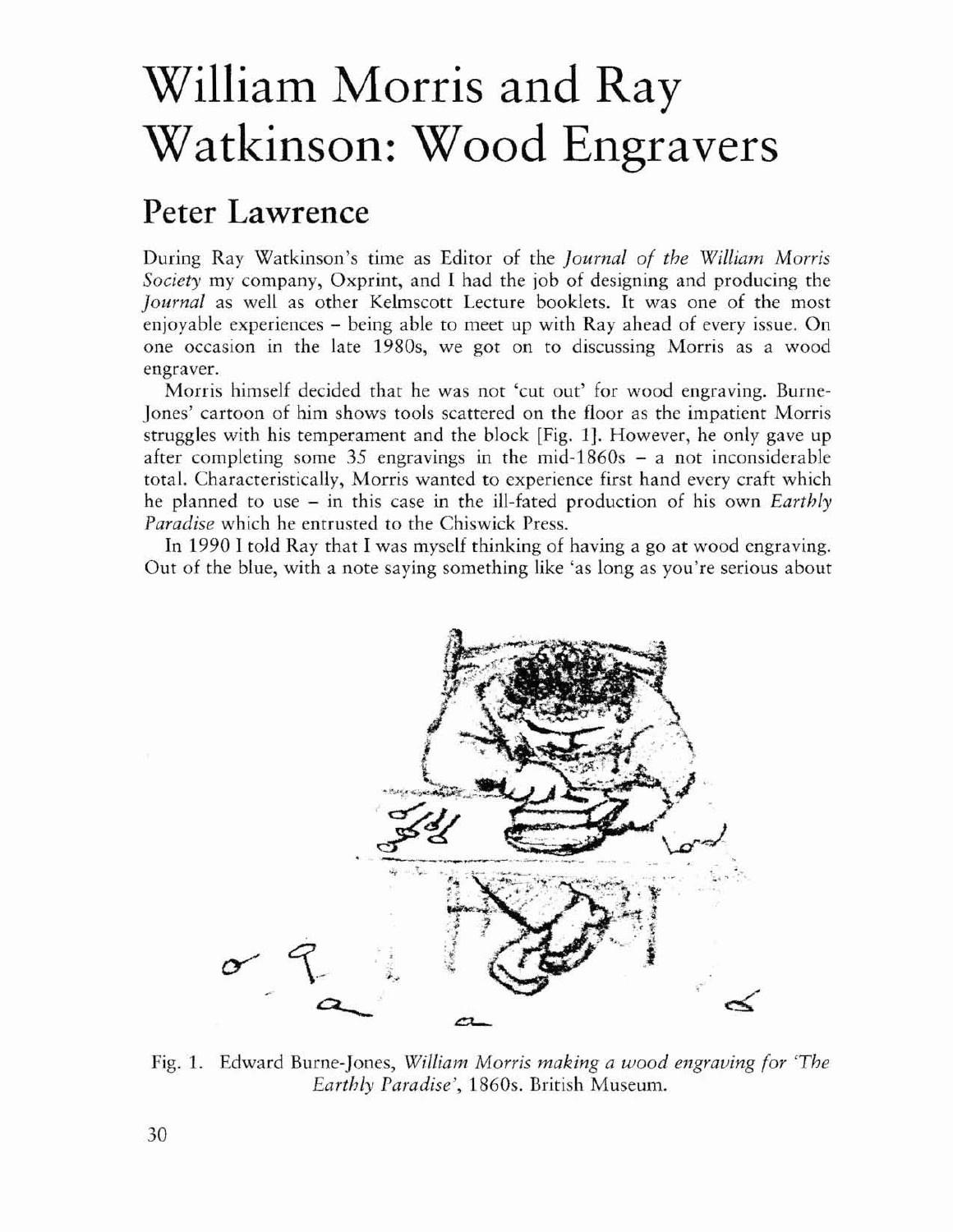it', came a parcel containing Ray's own engraving tools, ones he had made and used in the 1930s. They were wonderful objects in themselves, and it felt as if he was handing down a part of himself to me. 13 years later I am a member of the Society of Wood Engravers and exhibiting as much as my spare time permits.

In 1991 my wife and two young children arranged a surprise 40<sup>th</sup> birthday trip for me to Iceland (I thought that morning we were going to my mother-in-law's in Wales ...). Four brilliant days even though <sup>I</sup> didn't have rime to take <sup>a</sup> copy of Morris's route that Ray had given me. Some of my earliesr engravings were rhus on Icelandic rhemes.



Iceland



Head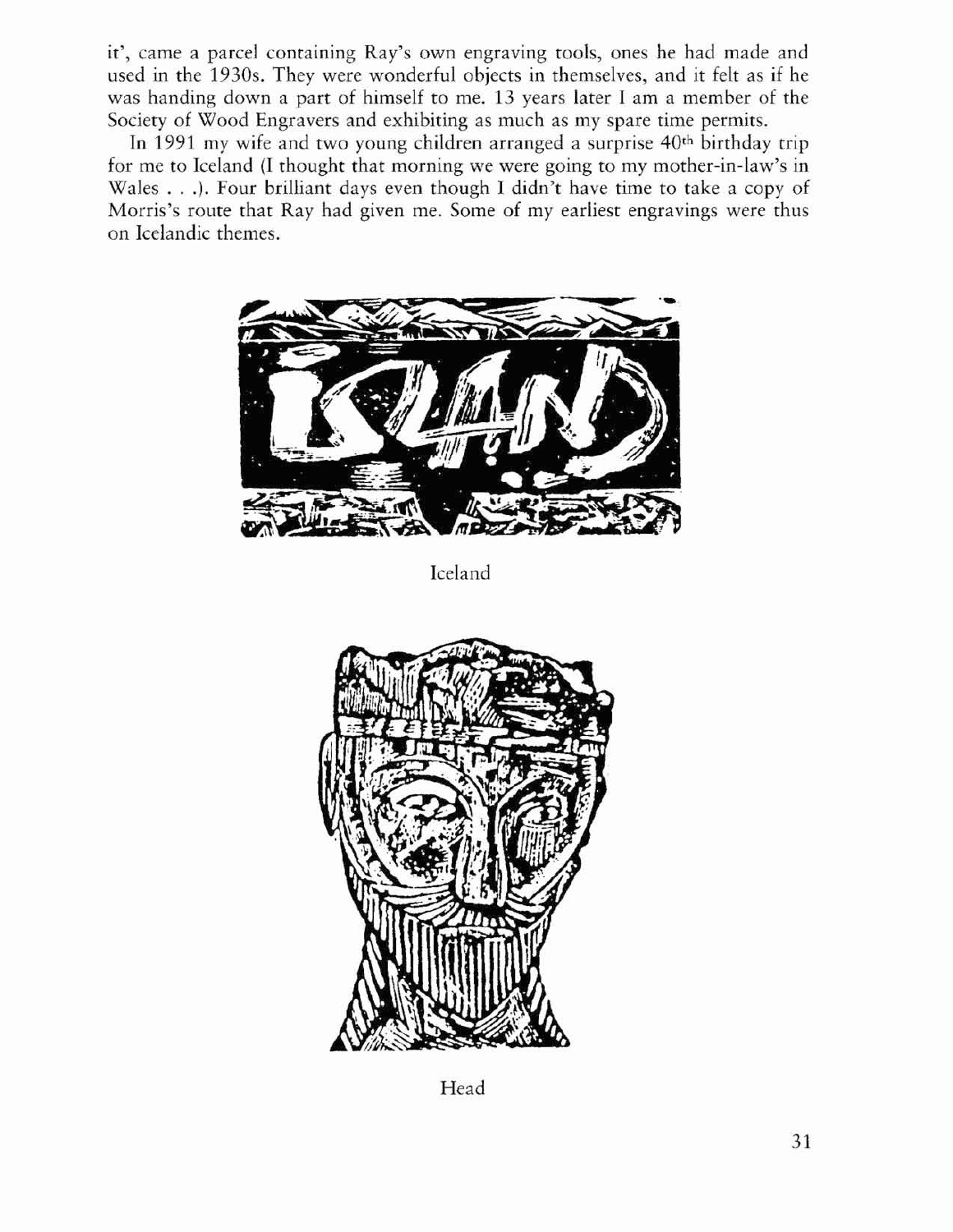

Leif Eriksson



 $\mathop{\rm Puffin}\nolimits$